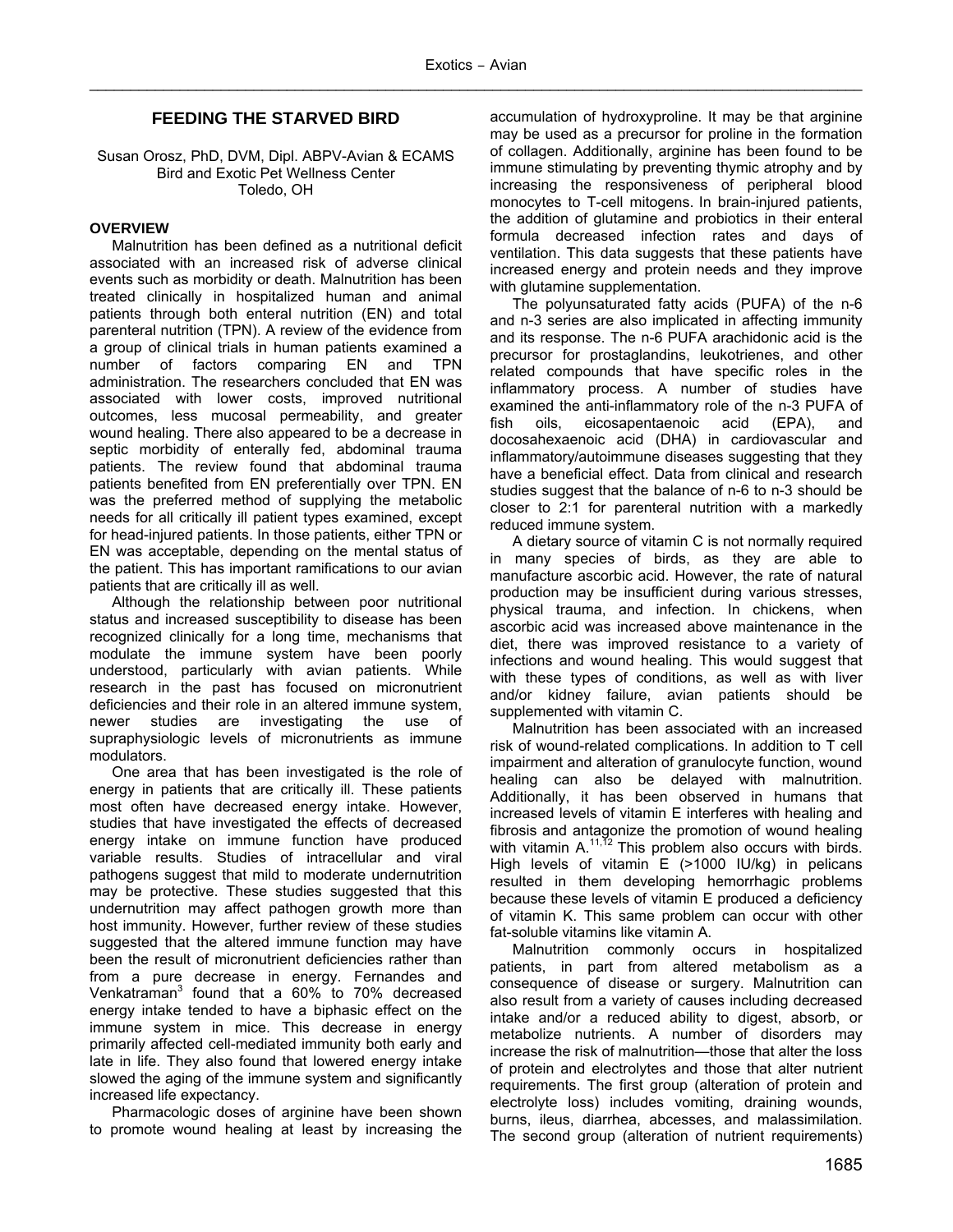includes trauma, blood loss, liver disease, sepsis, drugnutrient interactions, burns, multiple surgical procedures, chronic renal diseases, fever, and cancer.

Enteral nutrition provided immediately postoperatively also has positive benefits for mammalian patients and presumably for birds. In a study in rats, the loss in total body water (TBW) was less in the early-fed group compared to the delayed group. This change in patient management also was shown to reduce catabolism while increasing the rate of wound healing.

# **STARVATION AND ILLNESS**

In order to understand the nutritional requirements of birds during metabolic crises, it is important to understand basic principles of energy metabolism. Carbohydrates and protein produce the same amount of energy when metabolized in the living bird. However, fat yields twice as much energy as carbohydrates and protein. Clinically, this would suggest that when there is a significant energy deficit, fats should be considered as the primary energy source. For example, the energy of dry seeds contains 6 times the energy content of fresh fruit.

While these values represent the gross energy content, digestible energy represents the energy of the food that is absorbed from the GI tract. A small portion of the digestible energy is excreted as uric acid, and energy is also excreted in urine and feces. The energy retained in the body is the metabolizable energy. The energy available for use by the bird is the metabolizable energy less a loss resulting from an increase in the metabolic rate when food stuffs are absorbed by the gastrointestinal tract. Diets that are more elemental, with short carbon chains, may have a greater likelihood of improving birds that are debilitated, because less energy is needed to digest and transport short-chain nutrients across the intestinal tract.

When birds are deprived of food, their heat production diminishes as well as their metabolic rate. Glycogen reserves are usually depleted within 24 hours of a fast and gluconeogenesis begins within several days quickly. Gluconeogenesis is the metabolism of protein for glucose to supply needed energy during starvation or with increased metabolic demands with disease. Once glycogen is depleted, fat is preferentially metabolized as the source for energy. Liver and muscle incur the greatest losses in weight after adipose tissue when a bird is not eating. Muscle mass is often gauged by palpation of the pectoral muscles clinically. Understanding that glycogenolysis occurs rapidly, and that the liver loses its mass quickly, allows the clinician to predict and treat liver failure more effectively with cachexia.

Simple starvation differs from critical illness in a number of ways. With simple starvation, the metabolic activity decreases, resulting in hypometabolism. To maintain a normal blood glucose, the animal decreases its insulin concentration in the blood while increasing glucagon through increased hepatic glycogenolysis, increased gluconeogenesis, and use of glycogen stores. This combination of hormones increases lipolysis, thereby increasing ketone bodies in the bloodstream while producing a mild acidosis. Once the hepatic glycogen stores are depleted, amino acids derived from skeletal muscle proteins and visceral proteins become the energy source for glucogenesis. Eventually, the liver uses immunoglobulins and lymphokines as a protein source for energy, complicating immune function.

Critical illness differs from simple starvation. One important difference is that critically ill patients are in a hypermetabolic state, due to local tissue injury or changes in homeostasis. Therefore, patients become hypoglycemic and acidemic quickly as a consequence of neuroendocrine activity. Activation of the neuroendocrine system by critical illness gears up the sympathetic nervous system in accordance with the degree of stress. This activation increases levels of cortisol in mammals, presumably corticosterone in avians. The neuroendocrine system results in an increase in glucagon, due to the increased metabolism associated with the illness. This can result in a rapid depletion of nitrogen and potassium, complicating healing and recovery. The increased concentration of the adrenal steroids results in glucose intolerance in the tissues, despite hyperinsulinemia.

Sepsis further complicates metabolic needs. Oxygen consumption, cardiac index, and metabolic rates increase in septic patients beyond that of nonseptic patients. Septic patients also tend to use fat as the primary source of energy. Sepsis in critically ill patients increases the risk of multiple organ failure.

# **NUTRITIONAL ASSESSMENT**

Nutritional assessment should be performed as soon as possible upon admission to enhance patient outcome. The history should include a dietary history to help understand potential nutritional deficiencies or excesses, or if the patient is malnourished. Body weight has been determined to be one of the best assessors of mammalian nutritional status. In humans, if the patient has lost more than 10% of their body weight, nutritional support is indicated, even if the patient is obese.<sup>13</sup> These factors need to be taken into account with avian patients as well. Obese birds that suddenly stop eating have greater risk, especially if they have significant fat in their liver or have liver failure as they switch to ketone body formation as their energy source.

# **CONCLUSION**

Therefore, enteral nutrition is indicated in alert patients, whether mammalian or avian, when they exhibit anorexia, have undergone a 5% to 10% weight loss, have a decreased level of serum albumin, or there are clinical indications of protein loss such as reduced pectoral mass (birds). Enteral nutrition should be used with caution and knowledge in its administration. Tube feeding should always be performed knowing and guarding against possible complications. Avian patients should be weighed at approximately the same time each day and prior to gavage feeding. After the diet has been tube fed, the patient should be returned immediately to its hospital cage without stress and, to avoid aspiration,